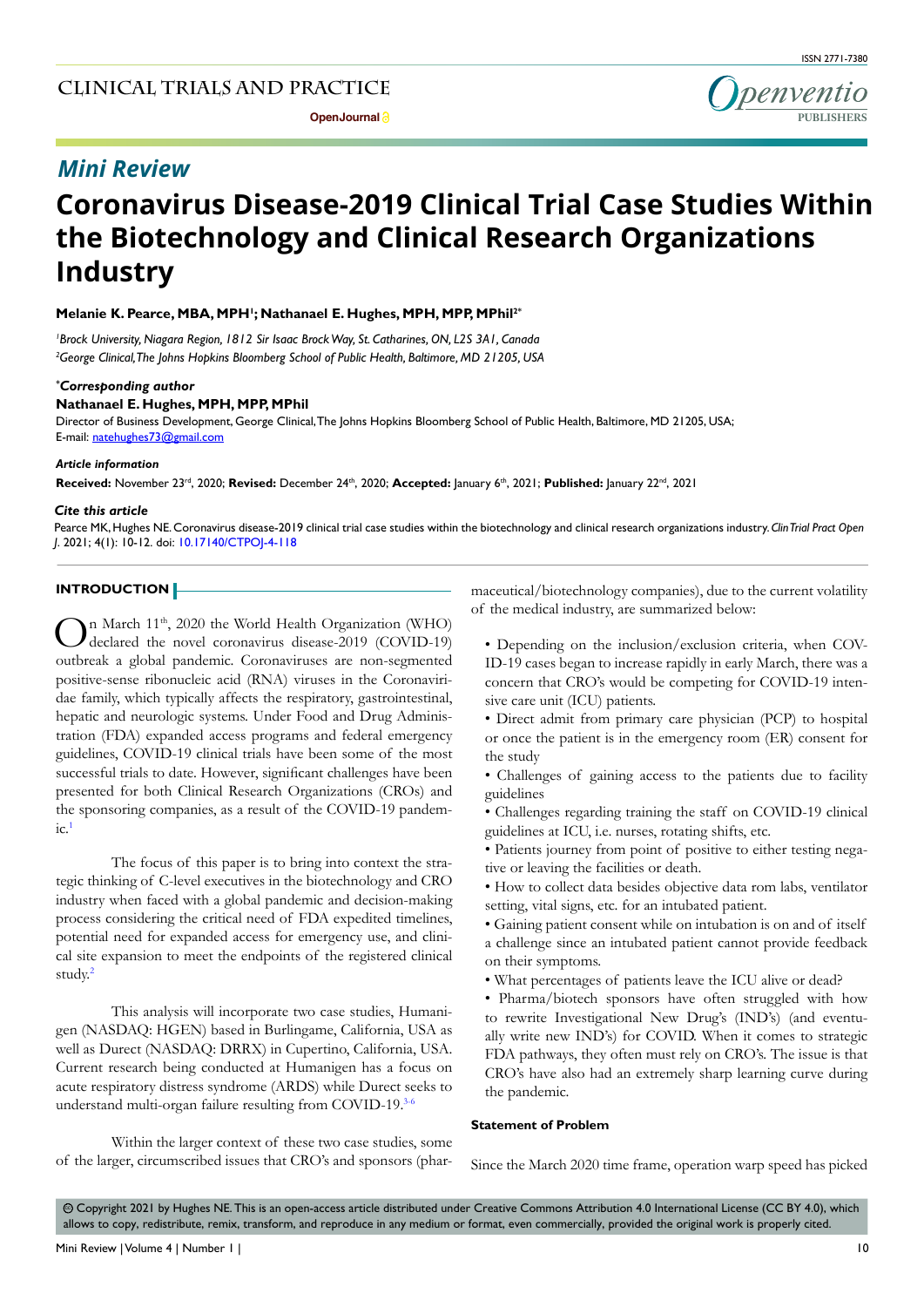up the pace on vaccines, where both Pfizer and Modern a have released critical efficacy data in their vaccine studies. BNT162b2 is a COVID-19 vaccine candidate developed by BioNTech and Pfizer, and given by intramuscular injection, with 90% efficacy. While certainly not a panacea, Moderna's messenger ribonucleic acid-1273 (mRNA) Phase 3 trial reported similar efficacy with their vaccine at 94.5%.<sup>4-6</sup>

Below are operational aspects behind two ongoing clinical trials, a Phase 3 and Phase 2 respectively, one of which is in the public domain, a monoclonal antibody for ARDS called Lenzilumab.

# **HUMANIGEN**

HUMANIGEN considered the data coming out of Wu et al<sup>1</sup> article that eighty-four patients (41.8%) developed ARDS, and of those 84 patients, 44 (52.4%) died. In those who developed ARDS, compared with those who did not, more patients presented with dyspnea.

There is a trend with biotech's submitting an IND for a drug in trial that could potentially be used as a therapeutic agent against ARDS; mAb's and small molecule programs in idiopathic pulmonary fibrosis (IPF) come to mind. That is, a company might have a drug under investigation for another therapeutic indication and will reach out to a CRO to re-write the IND (and eventually submit a new one) for COVID-19. The purpose of this is twofold; one, to create a blue oceans strategy for the company's shareholders where they can have a linchpin on the COVID market as it develops rapidly. Two, submitting an IND for COVID-19 is expeditious because the biotech does not have to write a completely new IND. It is just amended for COVID, and then once approved through expedited timelines, a company can seek expanded access through the FDA pathway. This is what happed with Humanigen. They had submitted an IND to FDA Oncology division for their Phase 1b/2 ZUMA19 CAR-T study (cytokine storm; cytokine release syndromeor cytokine release syndrome (CRS) affects chimeric antigen receptor (CAR)-T patients as does COVID). This was a pre-IND/IND (or PIND) for their Kite CAR-T trial.

At this stage, Humanigen, with the collaboration of a CRO, CTI Clinical Trials, submitted the same IND for review to Infectious Disease experts, John F et al for COVID-19. Eventually there would be a completely new IND for the proposed COVID use. But for the time being, what we did was suggest that Humanigen use their current IND for the 5 completed/ongoing multicentre trial for the prevention of CRS in patients receiving CAR-T for relapsed or refractory cancer (Kite-Gilead trial). CTI successfully received compassionate use/expanded access from the FDA. CTI then started the trial in the USA with 10 proposed sites, and expanded sites to LATAM. Currently, according to Humanigen's corporate website, they have a total of 53 sites including 30 in USA. According to <ClinicalTrials.gov>the goal is to enrol approximately 300 patients will be randomized to receive lenzilumab+ standard of care (SOC) *vs*. SOC in a 1:1 ratio[.6](#page-2-4)

When awarded the Humanigen Phase 3 trial for ARDS, a press release was sent out to local Bay Area companies and one of them contacted us with a similar interest. They had a program already in a Phase 1 with 2 adult patients, for IPF, and the board decided to submit that IND, also for ARDS COVID patients, and apply the same strategy Humanigen had. In this industry, if you have a template of a deal that worked in the market, as a first-mover advantage (or "blue oceans") strategy, so to speak, you have to immediately iterate and replicate that in the market as soon as you can. That is what the CRO industry administered for COVID IND's in ARDS (CAR-T and IPF).

On November 6<sup>th</sup>, HUMANIGEN announced that the company and the Department of Defense Joint Program Executive Office for Chemical, Biological, Radiological and Nuclear Defense (JPEO-CBRND) have entered into a Cooperative Research and Development Agreement (CRADA) in collaboration with the biomedical advanced research and development authority (BAR-DA), part of the Office of the assistant secretary for preparedness and response (ASPR) at the US Department of Health and Human Services, to help meet the federal government's Operation Warp Speed goals. The agreement supports development of lenzilumab in advance of a potential Emergency Use Authorization (EUA) for COVID-19.[7](#page-2-5)

# **DURECT**

Another fascinating trial, also out of the San Francisco area, is being conducted by DURECT. DURECT is currently conducting a double-blind, multi-centre, placebo-controlled, Phase 2 study to evaluate the safety and efficacy of DUR-928 in approximately 80 COVID-19 patients with acute liver or kidney injury to evaluate multi-organ failure in Covid-19 patients in a 3:1 (DUR-928: placebo) ratio. Patients will receive a dose of 150 mg of DUR-928 or placebo by intravenous infusion on day 1 and day 4 in combination with standard of care therapy, which will be determined by the principal investigator (PI) at each clinical trial site. The primary efficacy endpoint is a composite of survival and being free of acute organ failure (free of mechanical ventilation, free of liver failure events and free of renal replacement therapy) at day 28. Patients will be followed for 60-days. Should any drug product be determined by the FDA to be safe and effective for the treatment of COVID-19 while the trial is ongoing, such treatments may be offered, at each PI's discretion, to any remaining and future patients in this trial. According to [clinical trials.gov](clinical%20trials.gov) this study is being conducted under world-renowned Study Director Dr. Rob[.5](#page-2-6)

According to Johns Hopkins, doctors and researchers are finding that this coronavirus—officially called severe acute respiratory syndrome coronavirus 2 (SARS-CoV-2) can also cause severe and lasting harm in other organs, including the heart and kidneys. John Sperati, an expert in kidney health, often discusses how the new coronavirus might affect kidney function as the illness develops and afterward as a person recovers. Another clinical article, "*ACE2 receptor polymorphism: Susceptibility to SARS-CoV-2, hypertension, multi-organ failure, and COVID-19 disease outcome,*" Devaux et al[4](#page-2-3) discusses the relationship between the virus, the peptidase func-